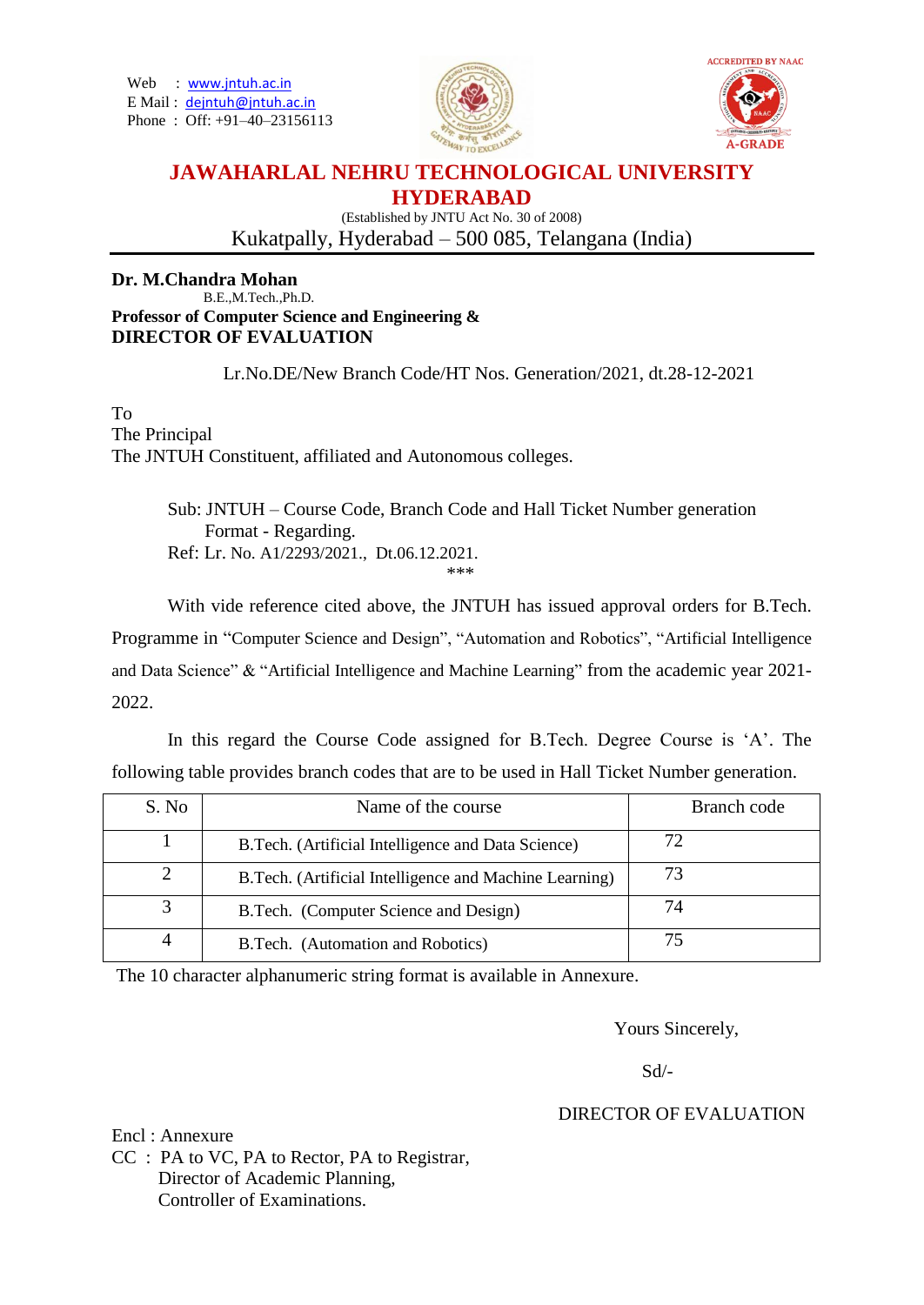### ANNEXURE

# KEY FOR GENERATION OF HALL TICKET NUMBERS



For the Students of **B.Tech. (Artificial Intelligence and Data Science)** course

For the Students of **B.Tech. (Artificial Intelligence and Machine Learning)** course